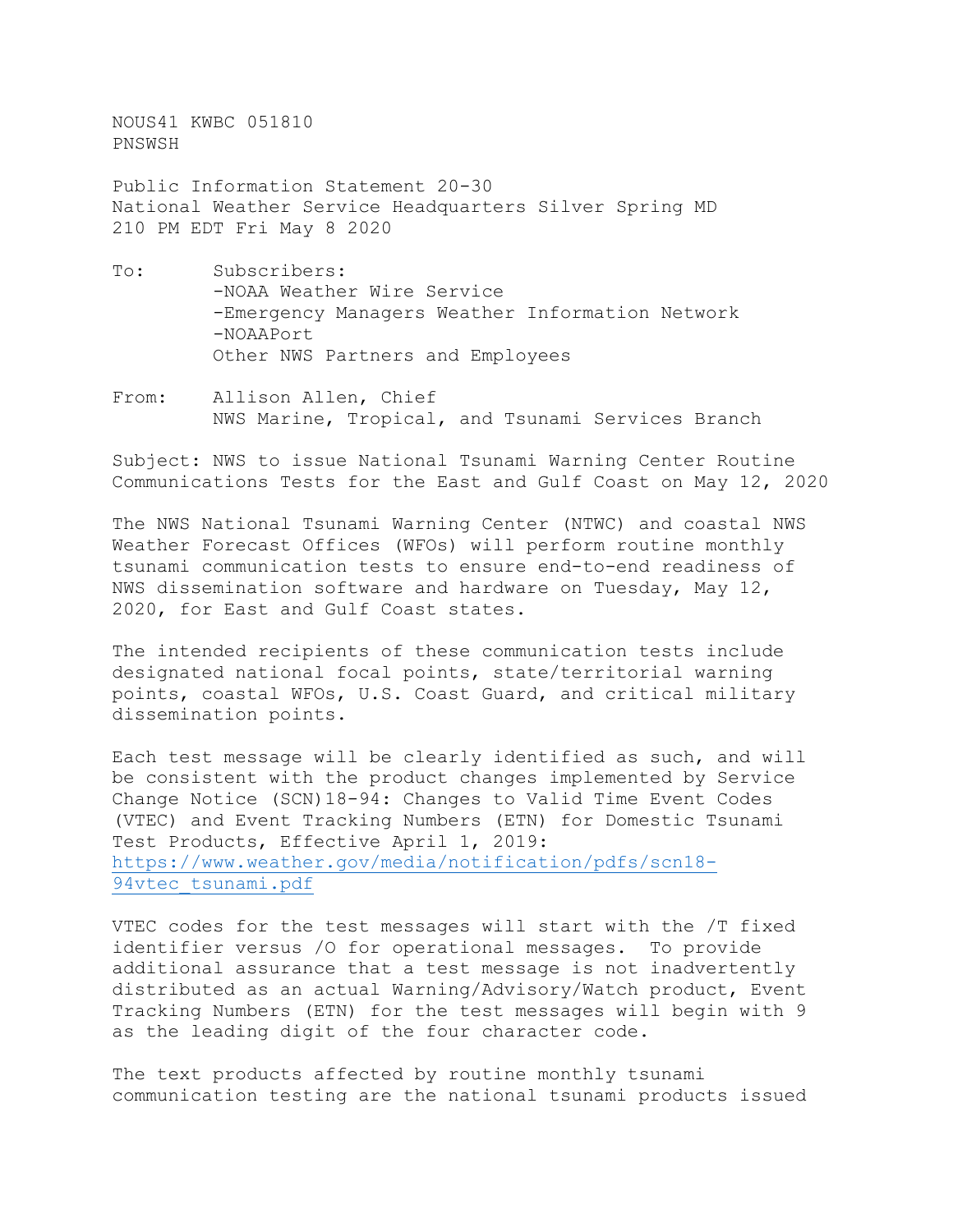under the following Advanced Weather Interactive Processing System (AWIPS) Product Identifiers (PILs) and World Meteorological Organization (WMO) Identifiers (IDs): NTWC Product AWIPS PIL WMO ID ------------ --------- ------ Segmented Tsunami  $W/W/A$ for U.S. Atlantic Coast Gulf Coast, and Canada East Coast Public Tsunami W/W/A TSUATE WEXX30 for U.S. Atlantic Coast Gulf Coast, and Canada East Coast Routine tsunami communications testing will continue monthly. WFOs taking part in the national monthly tsunami communications test are listed below by NWS Region: NWS Eastern Region Boston, MA (BOX) Caribou, ME (CAR) Charleston, SC (CHS) Gray/Portland, ME (GYX) Mount Holly, NJ (PHI) Newport/Morehead City, NC (MHX) New York, NY (OKX) Sterling, VA (LWX) Wakefield, VA (AKQ) Wilmington, NC (ILM) NWS Southern Region Brownsville, TX (BRO) Corpus Christi, TX (CRP) Houston, TX (HGX) Jacksonville, FL (JAX) Key West, FL (KEY) Lake Charles, LA (LCH) Melbourne, FL (MLB) Miami, FL (MFL) Mobile, AL (MOB) New Orleans, LA (LIX) Tallahassee, FL (TAE) Tampa Bay Area, FL (TBW) For more information, please contact: